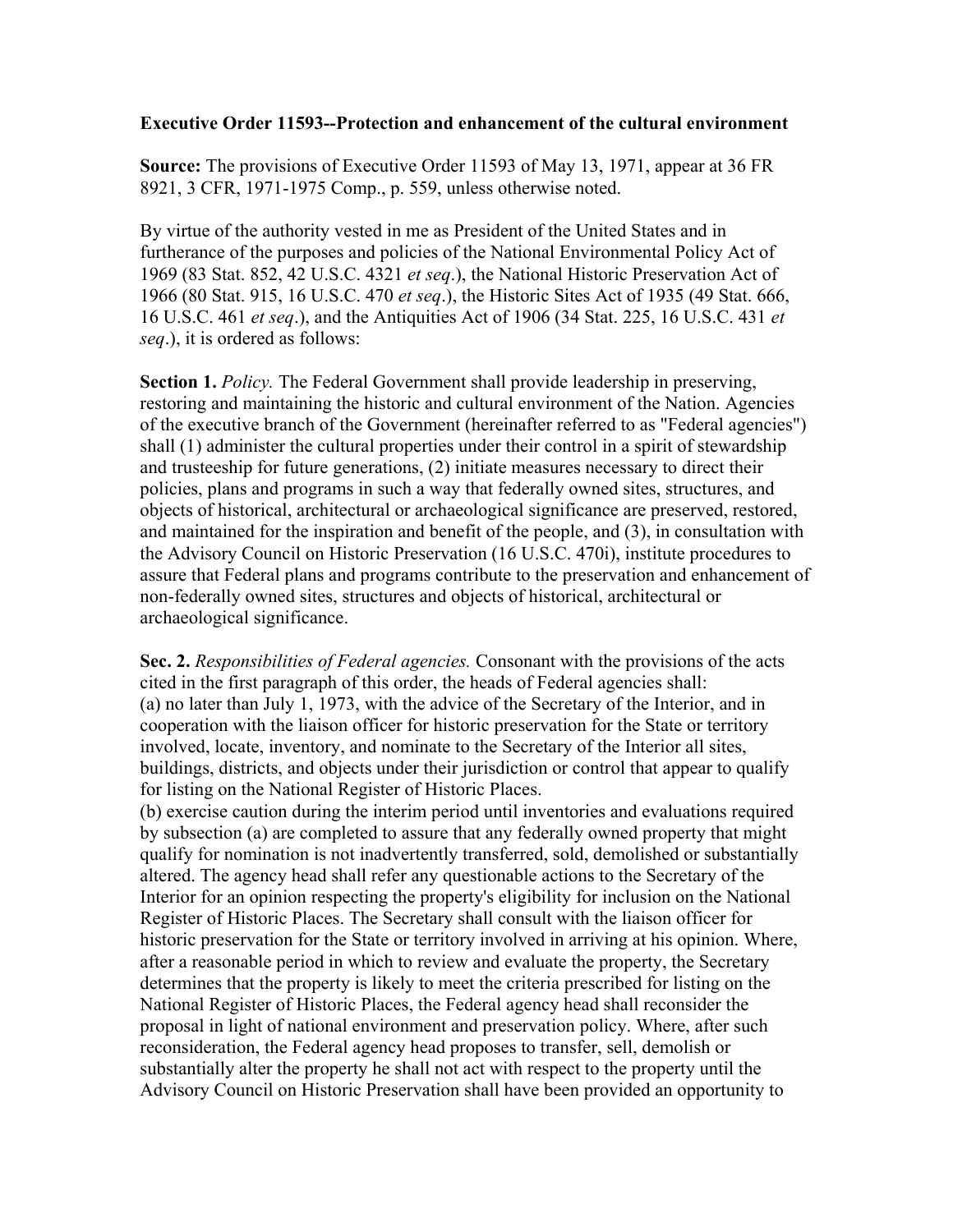comment on the proposal.

(c) initiate measures to assure that where as a result of Federal action or assistance a property listed on the National Register of Historic Places is to be substantially altered or demolished, timely steps be taken to make or have made records, including measured drawings, photographs and maps, of the property, and that copy of such records then be deposited in the Library of Congress as part of the Historic American Buildings Survey or Historic American Engineering Record for future use and reference. Agencies may call on the Department of the Interior for advice and technical assistance in the completion of the above records.

(d) initiate measures and procedures to provide for the maintenance, through preservation, rehabilitation, or restoration, of federally owned and registered sites at professional standards prescribed by the Secretary of the Interior.

(e) submit procedures required pursuant to subsection (d) to the Secretary of the Interior and to the Advisory Council on Historic Preservation no later than January 1, 1972, and annually thereafter, for review and comment.

(f) cooperate with purchasers and transferees of a property listed on the National Register of Historic Places in the development of viable plans to use such property in a manner compatible with preservation objectives and which does not result in an unreasonable economic burden to public or private interests.

**Sec. 3.** *Responsibilities of the Secretary of the Interior.* The Secretary of the Interior shall:

(a) encourage State and local historic preservation officials to evaluate and survey federally owned historic properties and, where appropriate, to nominate such properties for listing on the National Register of Historic Places.

(b) develop criteria and procedures to be applied by Federal agencies in the reviews and nominations required by section 2(a). Such criteria and procedures shall be developed in consultation with the affected agencies.

(c) expedite action upon nominations to the National Register of Historic Places concerning federally owned properties proposed for sale, transfer, demolition or substantial alteration.

(d) encourage State and Territorial liaison officers for historic preservation to furnish information upon request to Federal agencies regarding their properties which have been evaluated with respect to historic, architectural or archaeological significance and which as a result of such evaluations have not been found suitable for listing on the National Register of Historic Places.

(e) develop and make available to Federal agencies and State and local governments information concerning professional methods and techniques for preserving, improving, restoring and maintaining historic properties.

(f) advise Federal agencies in the evaluation, identification, preservation, improvement, restoration and maintenance of historic properties.

(g) review and evaluate the plans of transferees of surplus Federal properties transferred for historic monument purposes to assure that the historic character of such properties is preserved in rehabilitation, restoration, improvement, maintenance and repair of such properties.